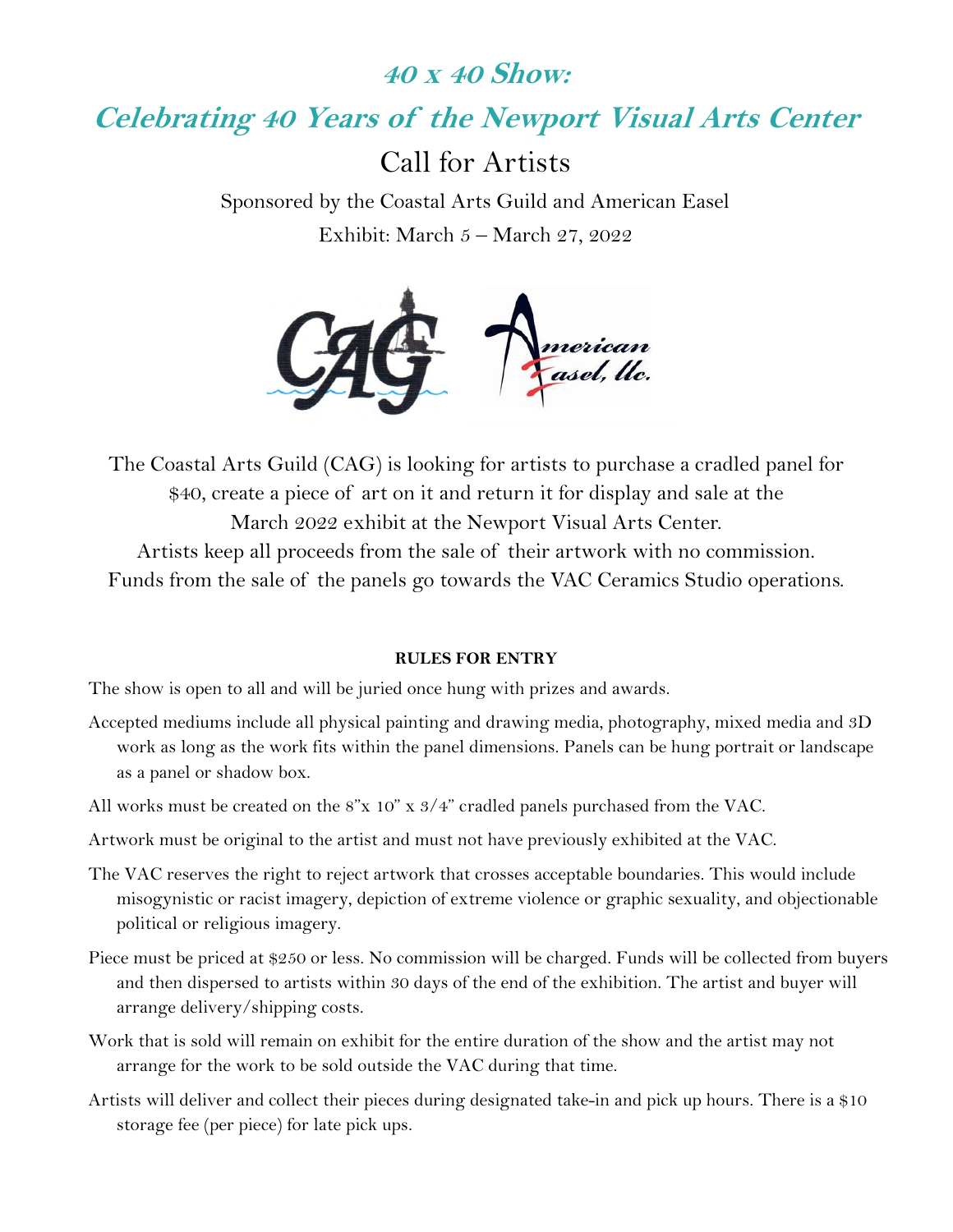Finishing guidelines:

Total presentation must be dry, clean and free from lint, hair, spots, fingerprints, and scratches.

Cradled panels should not be framed, but panel edges must be clean and finished. No staples or blobs of glue showing.

CAG will attach all hanging hardware and wire.

#### HOW TO ENTER

Go to the Newport Visual Arts Center - purchase one or more panels - \$40 for the first panel and \$30 for the second. This is your contribution towards funding the Ceramics Studio operations.

Return your panels, appropriately labeled, during the take-in times below.

### IMPORTANT DATES

**PANELS AVAILABLE:** Beginning December 2 during VAC hours (Wednesday - Saturday 12-4pm). The VAC will be closed December 24 - January 7.

**EXHIBIT DATES:** March  $5 -$  March  $27$ ,  $2022$  (Wednesday - Saturday 12-4pm)

OPENING RECEPTION: March 5, 2022

**TAKE-IN:** February 23-26, 12 - 4pm

**PICK-UP:** March 28-30, 12 -4 pm

### QUESTIONS?

janet.webster@charter.net 541-265-6919 ssiggelkow@coastarts.org 541-574-3364



**NEWPORT VISUAL ARTS CENTER** 

The Newport Visual Arts Center (VAC) is located at 777 NW Beach Drive, Newport, OR 97365